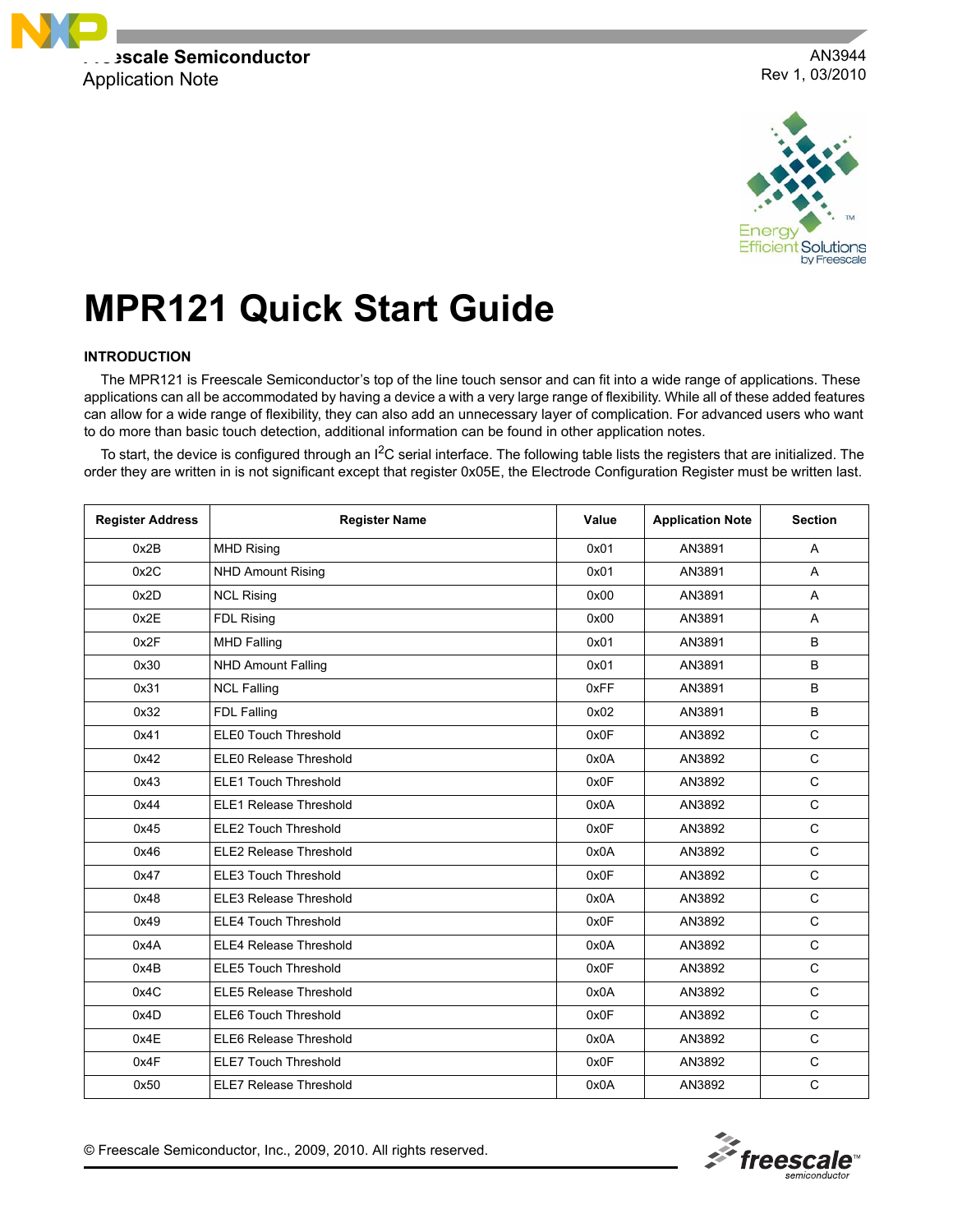

| <b>Register Address</b> | <b>Register Name</b>                     | Value | <b>Application Note</b> | <b>Section</b> |
|-------------------------|------------------------------------------|-------|-------------------------|----------------|
| 0x51                    | <b>ELE8 Touch Threshold</b>              | 0x0F  | AN3892                  | C              |
| 0x52                    | ELE8 Release Threshold                   | 0x0A  | AN3892                  | C              |
| 0x53                    | <b>ELE9 Touch Threshold</b>              | 0x0F  | AN3892                  | C              |
| 0x54                    | <b>ELE9 Release Threshold</b>            | 0x0A  | AN3892                  | C              |
| 0x55                    | ELE10 Touch Threshold                    | 0x0F  | AN3892                  | C              |
| 0x56                    | ELE10 Release Threshold                  | 0x0A  | AN3892                  | C              |
| 0x57                    | <b>ELE11 Touch Threshold</b>             | 0x0F  | AN3892                  | C              |
| 0x58                    | <b>ELE11 Release Threshold</b>           | 0x0A  | AN3892                  | C              |
| 0x5D                    | Filter Configuration                     | 0x04  | AN3890                  | D              |
| 0x5E                    | <b>Electrode Configuration</b>           | 0x0C  | AN3890                  | E              |
| 0x7B                    | AUTO-CONFIG Control Register 0           | 0x0B  | AN3889                  | F              |
| 0x7D                    | AUTO-CONFIG USL Register                 | 0x9C  | AN3889                  | F              |
| 0x7E                    | AUTO-CONFIG LSL Register                 | 0x65  | AN3889                  | F              |
| 0x7F                    | <b>AUTO-CONFIG Target Level Register</b> | 0x8C  | AN3889                  | F              |

The following sections describe what each of the defaults do and recommendations for variations.

### **Section A**

| <b>Register Address</b> | <b>Register Name</b> | Value | <b>Application Note</b> |
|-------------------------|----------------------|-------|-------------------------|
| 0x2B                    | <b>MHD Rising</b>    | 0x01  | AN3891                  |
| 0x2C                    | NHD Amount Rising    | 0x01  | AN3891                  |
| 0x2D                    | <b>NCL Rising</b>    | 0x00  | AN3891                  |
| 0x2E                    | FDL Rising           | 0x00  | AN3891                  |

**Description:** This group of setting controls the filtering of the system when the data is greater than the baseline. The setting used allow the filter to act quickly and adjust for environmental changes. Additionally, if calibration happens to take place while a touch occurs, the value will self adjust very quickly. This auto-recovery or snap back prevents repeated false negative for a touch detection.

**Variation:** As the filter is sensitive to setting changes, it is recommended that users read AN3891 before changing the values. In most cases these default values will work

# **Section B**

| <b>Register Address</b> | <b>Register Name</b> | Value | <b>Application Note</b> |
|-------------------------|----------------------|-------|-------------------------|
| 0x2F                    | <b>MHD Falling</b>   | 0x01  | AN3891                  |
| 0x30                    | NHD Amount Falling   | 0x01  | AN3891                  |
| 0x31                    | <b>NCL Falling</b>   | 0xFF  | AN3891                  |
| 0x32                    | FDL Falling          | 0x02  | AN3891                  |

**Description:** This group of setting controls the filtering of the system, when the data is less than the baseline. The settings slow down the filter as the negative charge is in the same direction as a touch. By slowing down the filter, touch signals are "rejected" by the baseline filter. While at the same time lon term environmental change that occur slower than at a touch are accepted. This low pass filter both allows for touches to be detected properly while preventing false positive by passing environmental change through the filter.

**Variation:** As the filter is sensitive to setting changes, it is recommended that users read AN3891 before changing the values. In most cases these default values will work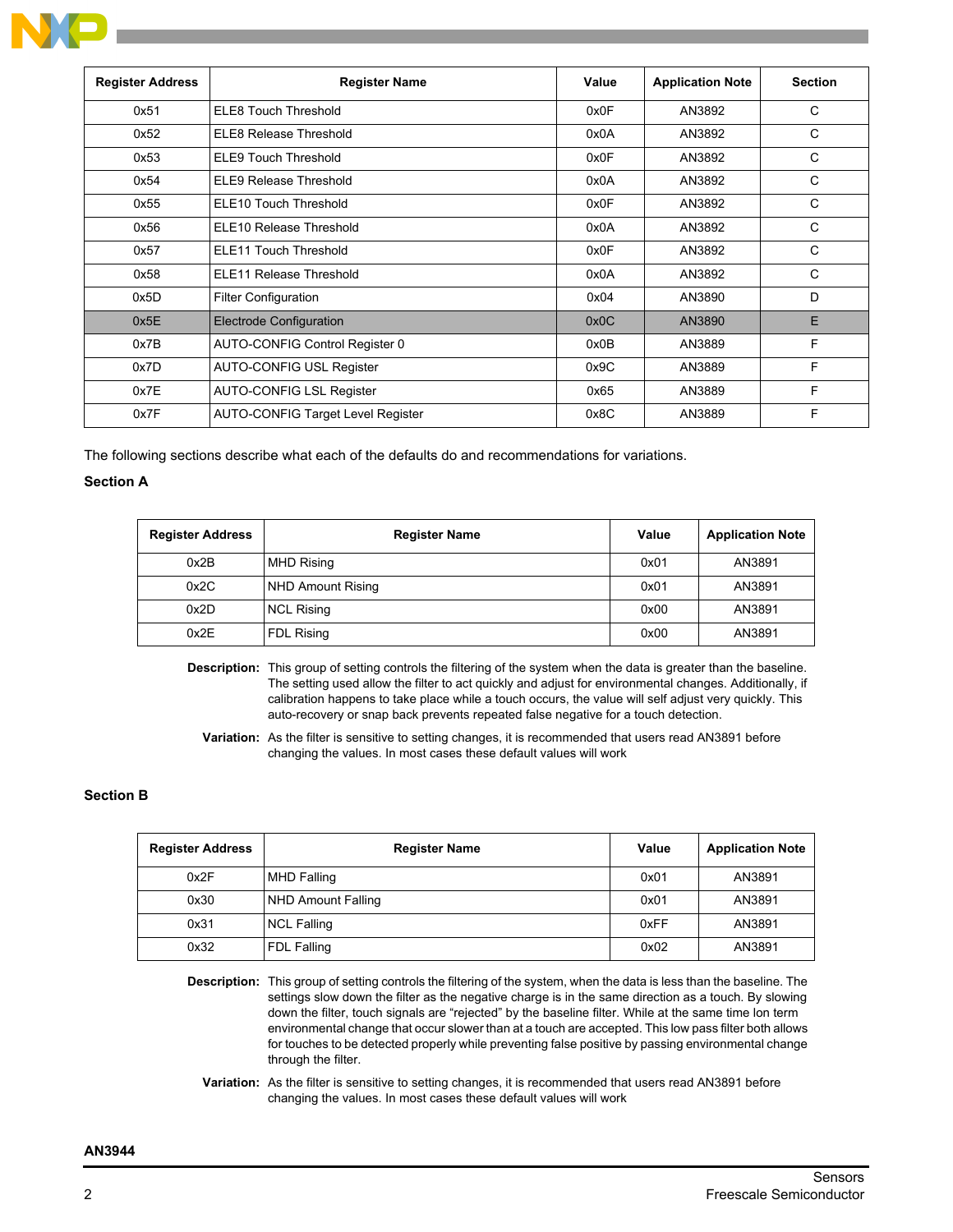

### **Section C**

| <b>Register Address</b> | <b>Register Name</b>          | Value | <b>Application Note</b> |
|-------------------------|-------------------------------|-------|-------------------------|
| 0x41                    | <b>ELEO Touch Threshold</b>   | 0x0F  | AN3892                  |
| 0x42                    | ELE0 Release Threshold        | 0x0A  | AN3892                  |
| 0x43                    | <b>ELE1 Touch Threshold</b>   | 0x0F  | AN3892                  |
| 0x44                    | <b>ELE1 Release Threshold</b> | 0x0A  | AN3892                  |
| 0x45                    | <b>ELE2 Touch Threshold</b>   | 0x0F  | AN3892                  |
| 0x46                    | <b>ELE2 Release Threshold</b> | 0x0A  | AN3892                  |
| 0x47                    | <b>ELE3 Touch Threshold</b>   | 0x0F  | AN3892                  |
| 0x48                    | <b>ELE3 Release Threshold</b> | 0x0A  | AN3892                  |
| 0x49                    | <b>ELE4 Touch Threshold</b>   | 0x0F  | AN3892                  |
| 0x4A                    | <b>ELE4 Release Threshold</b> | 0x0A  | AN3892                  |
| 0x4B                    | <b>ELE5 Touch Threshold</b>   | 0x0F  | AN3892                  |
| 0x4C                    | <b>ELE5 Release Threshold</b> | 0x0A  | AN3892                  |
| 0x4D                    | <b>ELE6 Touch Threshold</b>   | 0x0F  | AN3892                  |
| 0x4E                    | <b>ELE6 Release Threshold</b> | 0x0A  | AN3892                  |
| 0x4F                    | <b>ELE7 Touch Threshold</b>   | 0x0F  | AN3892                  |
| 0x50                    | <b>ELE7 Release Threshold</b> | 0x0A  | AN3892                  |
| 0x51                    | <b>ELE8 Touch Threshold</b>   | 0x0F  | AN3892                  |
| 0x52                    | <b>ELE8 Release Threshold</b> | 0x0A  | AN3892                  |
| 0x53                    | <b>ELE9 Touch Threshold</b>   | 0x0F  | AN3892                  |
| 0x54                    | <b>ELE9 Release Threshold</b> | 0x0A  | AN3892                  |
| 0x55                    | ELE10 Touch Threshold         | 0x0F  | AN3892                  |
| 0x56                    | ELE10 Release Threshold       | 0x0A  | AN3892                  |
| 0x57                    | <b>ELE11 Touch Threshold</b>  | 0x0F  | AN3892                  |
| 0x58                    | ELE11 Release Threshold       | 0x0A  | AN3892                  |

**Description:** The touch threshold registers set the minimum delta from the baseline when a touch is detected 0x0F or 15 in decimal is an estimate of the minimum value for touch. Most electrodes will work with this value even if they vary greatly in size and shape. The value of 0x0A or 10 is the release threshold register allowed for hysteresis in the touch detection.

**Variation:** For very small electrodes, smaller values can be used and for very large electrodes the reverse is true. One easy method is to view the deltas actually seen in a system and set the touch at 80% and release at 70% of delta for good performance.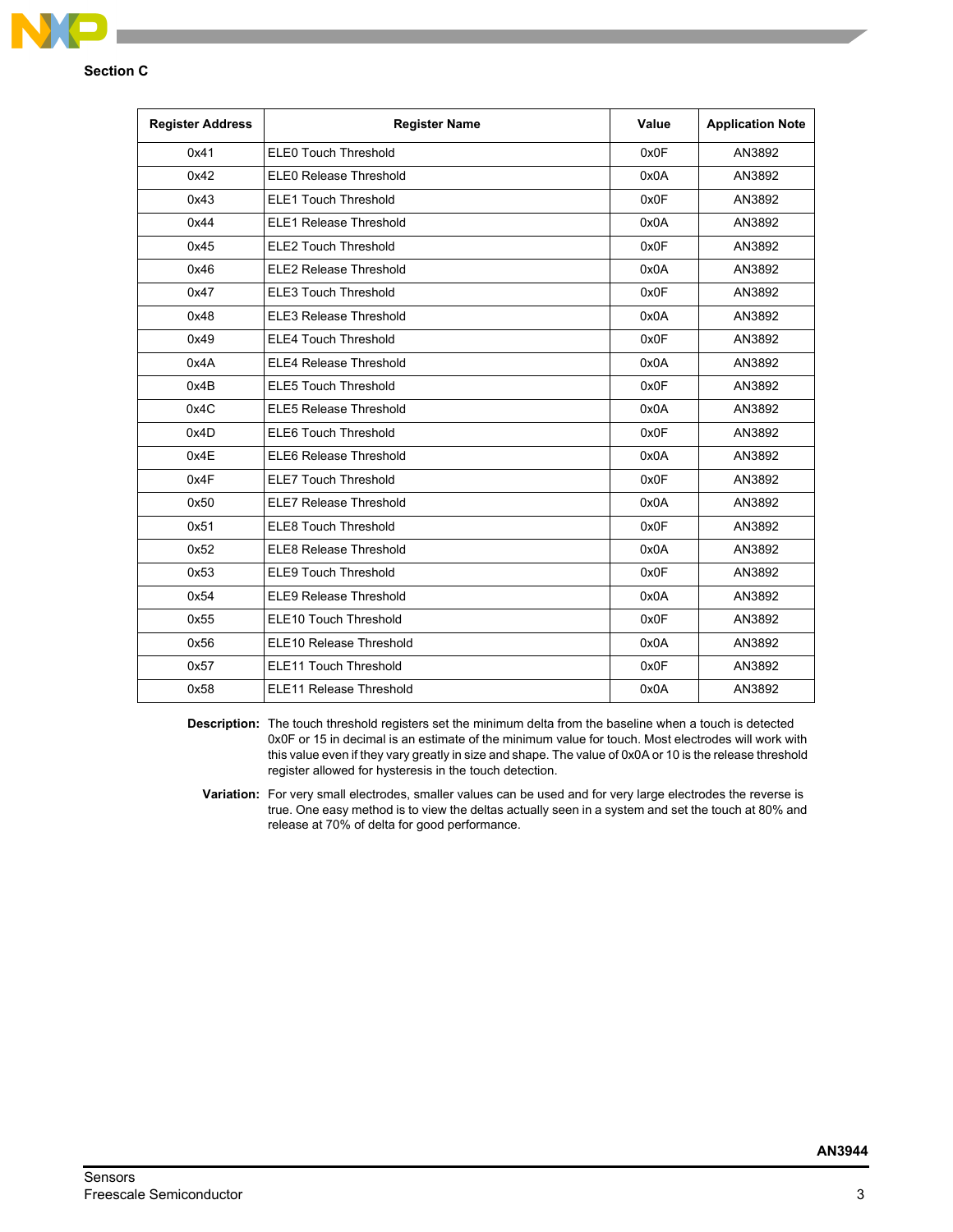

| <b>Register Address</b>                                                                                                                                                   | <b>Register Name</b>        | Value | <b>Application Note</b> |
|---------------------------------------------------------------------------------------------------------------------------------------------------------------------------|-----------------------------|-------|-------------------------|
| 0x5D                                                                                                                                                                      | <b>Filter Configuration</b> | 0x04  | AN3890                  |
| <b>Description:</b> There are three settings embedded in this register so it is only necessary to pay attention to one.<br>TUTOLI III III III III III III III II II AAAFI |                             |       |                         |

The ESI controls the sample rate of the device. In the default, the setting used is 0x00 for 1 ms sample rate. Since the SFI is set to 00, resulting in 4 samples averaged, the response time will be 4 ms. **Variation:** To save power, the 1 ms can be increased to 128 ms by increasing the setting to 0x07. The values

are base 2 exponential thus  $0x01 = 2$  ms;  $0x02 = 4$  ms; and so on to  $0x07 = 128$  ms. Most of the time, 0x04 results in the best compromise between power consumption and response time.

# **Section E**

| <b>Register Address</b> | <b>Register Name</b>    | Value | <b>Application Note</b> |
|-------------------------|-------------------------|-------|-------------------------|
| 0x5E                    | Electrode Configuration | 0x0C  | AN3890                  |

**Description:** This register controls the number of electrodes being enabled and the mode the device is in. There are only two modes, Standby (when the value is 0x00) and Run (when the value of the lower bit is non-zero). The default value shown enables all 12 electrodes by writing decimal 12 or hex 0x0C to the register. Typically other registers cannot be changed while the part is running so this register should always be written last.

**Variation:** During debug of a system, this register will change between the number of electrodes and 0x00 every time a register needs to change. In a production system, this register will only need to be written when the mode is changed from Standby to Run or vise versa.

#### **Section F**

| <b>Register Address</b> | <b>Register Name</b>                     | Value | <b>Application Note</b> |
|-------------------------|------------------------------------------|-------|-------------------------|
| 0x7B                    | AUTO-CONFIG Control Register 0           | 0x0B  | AN3889                  |
| 0x7D                    | <b>AUTO-CONFIG USL Register</b>          | 0x9C  | AN3889                  |
| 0x7E                    | <b>AUTO-CONFIG LSL Register</b>          | 0x65  | AN3889                  |
| 0x7F                    | <b>AUTO-CONFIG Target Level Register</b> | 0x8C  | AN3889                  |

**Description:** These are the settings used for the Auto Configuration. They enable AUTO-CONFIG and AUTO\_RECONFIG. In addition they set the target range for the baseline. The upper limit is set to 190, the target is set to 180 and the lower limit is set to 140.

**Variation:** In most cases these values will never need to be change, but if a case arises, a full description is found in application note AN3889.

# **CONCLUSION**

In many applications for the MPR121, the default settings presented in this document will be sufficient for both design time activities as well as in the production implementation.

#### **AN3944**